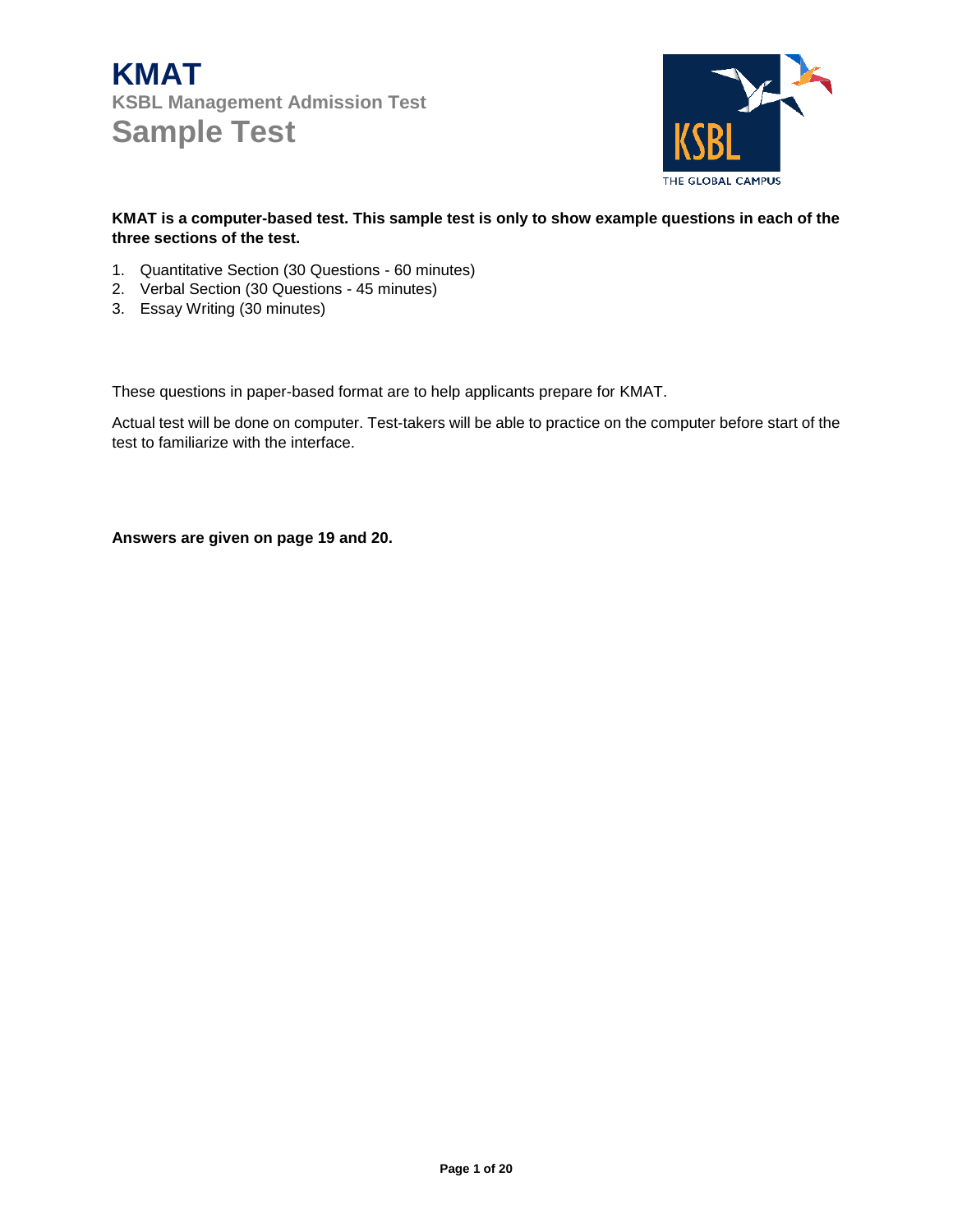

#### Problem Solving and Data Analysis

#### Problem Solving and Data Analysis **Instructions**

Solve the problem and indicate the best of the answer choices given on the answer sheet.

**GROWTH OF A POPULATION OF BACTERIA** 



- 1. The number of bacteria in a dish at various times from the start of an experiment is shown in the graph above. Based on the pattern indicated by the graph, which of the following is closest to the number of minutes from the start of the experiment to the time when there were 450 bacteria in the dish?
	- (A) 6
	- (B) 1O
	- (C) 14
	- (D) 18
	- (E) 22
- 2. On a certain map. 2 inches represent 25 miles. How many inches on the map represent 200 miles?
	- (A) 4
	- (B) 8
	- (C) 12
	- (D) 16
	- (E) 20
- 3. If  $(y x)(x 2y) = k$  which of the following is always equal to  $(y - x)(2x 4y$ )?
	- $(A)$  2 $k$
	- $(B)$  3 $k$
	- $(C)$  4 $k$
	- $(D)$  6 $k$
	- $(E)$  8 $k$
- 4. If it takes  $n$  complete class periods to show a video and each class period is 45 minutes long, which of the following represents the length of the video, in minutes?
	- $(A) \frac{n}{45}$ (B)  $\frac{3n}{4}$  $(C)$  $\frac{4n}{3}$ (D)  $\frac{45}{n}$
	- $(E)$  45 $n$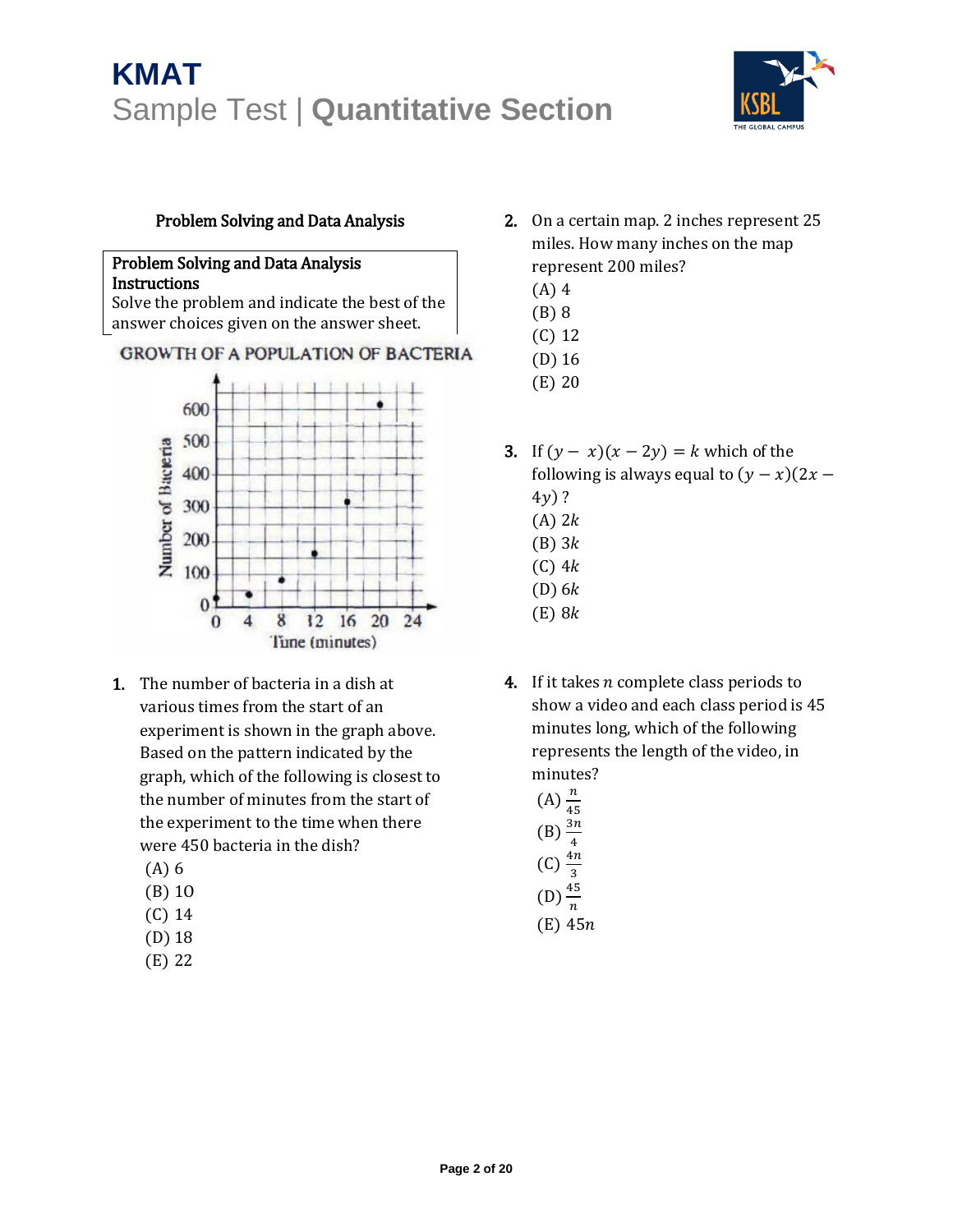

- **5.** If *j* and *k* are integers and  $0 < j < k < 6$ , which of the following is a possible value of  $ik$  ?
	- (A) 9
	- (B) 14
	- (C) 16
	- (D) l8
	- (E) 20
- 6. One number is 8 more than twice another number. If the sum of the two numbers is 23, what is the greater of the two numbers?
	- (A) 10
	- (B) 12
	- (C) 15
	- (D) 18
	- (E) 31

$$
N(x) = -2x + 30
$$

- 7. For a certain product the number  $N$  of thousands of units sold each month is given by the function above, where  $x$  is the price per unit, in dollars, and  $0 < x \leq$ 15. The price per unit was \$14 in July and \$10 in August. How does the number of units sold in July compare to the number of units sold in August?
	- (A) 4,000 fewer units were sold in July.
	- (B) 8,000 fewer units were sold in July.
	- (C) 20,000 fewer units were sold in July.
	- (D) 12,000 more units were sold in July.
	- (E) 16,000 more units were sold in July.
- 8. If the average (arithmetic mean) of  $x, y$ , and 24 is 10, what is the average of  $x$  and  $v$ ?
	- (A) 2
	- (B) 3
	- (C) 6
	- (D) 7
	- (E) It cannot be determined from the information given.
- 9. In a survey, 78 people were asked about two television programs,  $X$  and $Y$ . Of the people surveyed, 56 watch program $X$ , 42 watch program  $Y$ , and 7 watch neither program. How many of the people surveyed watch both programs?
	- (A) 15
	- (B) 20
	- (C) 27 (D) 29
	- (E) 36
- 10. Positive integers x, y. and z: satisfy the equations  $x^{-y} = \frac{1}{2}$  $\frac{1}{8}$  and  $y^2 = 243$ . What is the value of  $x + z$ ? (A) 5 (B) 7
	- (C) 9
	- (D) 11
	- (E) 13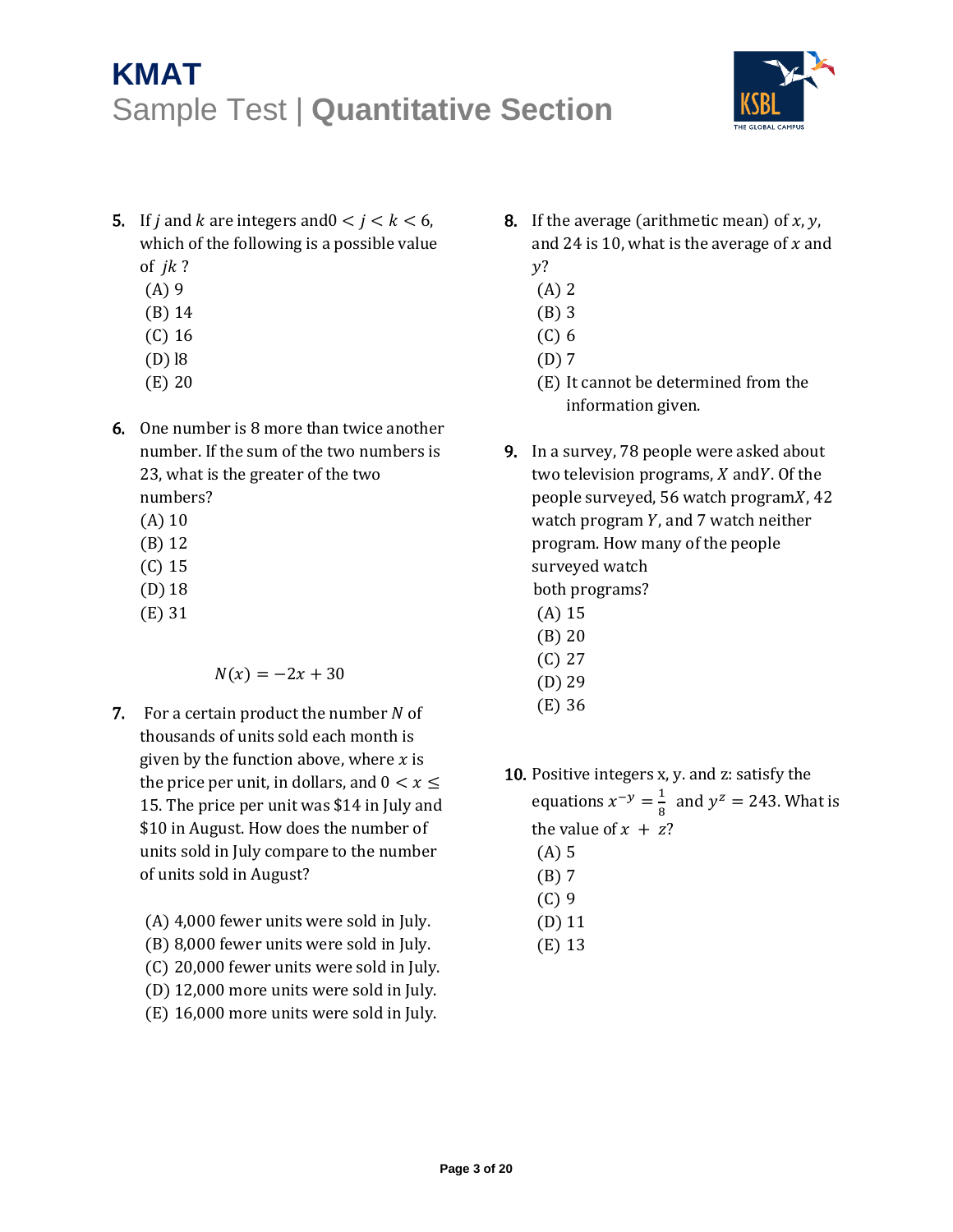

**11.** If  $a > 0, x^2 + y^2 = a$  and  $xy = a - 10$ . What is  $(x + y)^2$  in terms of a? (A)  $a - 20$ (B)  $2a - 20$ (C)  $2a - 10$ (D)  $3a - 20$ 

- (E)  $3a 10$
- **12.** If  $6x + px = 14x$  and  $x \neq 0$  what is the value of?
	- (A) 6
	- (B) 8
	- (C) 10
	- (D) 14
	- (E) 20

#### SMITH FAMILY EXPENDITURES IN 2005



- 13. Based on the graph above, if the Smith family's total expenditures in 2005 were \$30,000. What was the expenditure for transportation?
	- (A) S2,000
	- (B) \$2,050
	- (C) \$4,000
	- (D) \$4,500
	- (E) \$5,000

5 UK quarts are approximately equal to 6 US quarts.

- 14. Based on the information above. Which of the following is closest to 1 U K quart? (A) 0.5 US quart (B) 0.7 US quart (C) 0.8 US quart (D) 1.2 US quarts
	- (E) 1.8 US quarts
- 15. At a used book store each paperback book is priced at \$1 and each hardcover book is priced at \$5. Ken purchased 25 used books at the store for a total price or \$65. How many paperback hooks did Ken purchase?
	- (A) 5
	- (B) 10
	- (C) 15
	- (D) 20
	- (E) 25

**16.** If  $7x - 3 = 2 - 2x$ . What is the value of  $3x$ ?

- (A) 5/9
- (B) 5/3
- (C) 3
- (D) 5
- (E) None of the above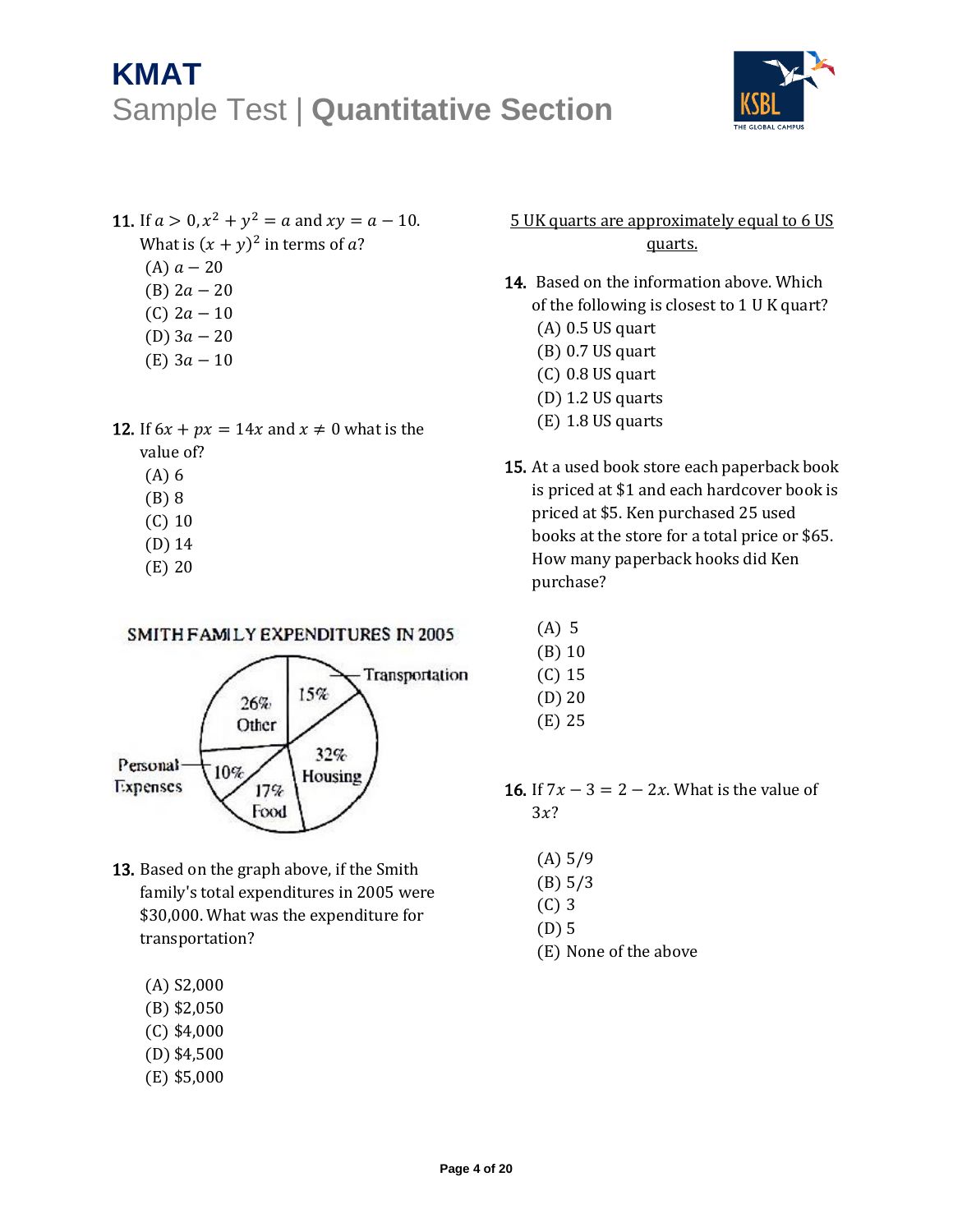

- 17. Five different bands have been selected' to March in a parade. One band has been chosen to lead the parade. In how many different orders can the remaining four bands be placed in the parade?
	- (A) 4
	- (B) 8
	- (C) 16
	- (D) 24
	- (E) 120

#### NUMBER OF COMPUTERS SOLD AT COMPCTTY



- 18. The pictogram above shows the number of computers sold at CompCity in its first five years of business. How many more computers were sold in the year with the highest volume of sales than in the year with the lowest volume of sales?
	- (A) 4,000
	- (B) 6,000
	- (C) 8,000
	- (D) 8,500
	- (E) 10,000

#### **19.** If  $x > 2$ , which of the following represents twice the difference between  $5x$  and 8?

- (A)  $2(8) 5x$
- (B)  $2(5x 8)$
- (C)  $2(5x) 8$
- (D)  $2(3x)$
- (E)  $5x 2(8)$

#### STUDENTS' LOCKER LOCATION BY GRADE

|          | y   | 10  |     | $12 \overline{ }$ | Total |
|----------|-----|-----|-----|-------------------|-------|
| Hall.1   | 155 | 85  | 2() | $\Omega$          | 260   |
| Hall $B$ |     | 100 | 70  | 75                |       |
| Hall $C$ | 25  | 2() | 90  | 115               | 250   |
| lotal    |     | 205 | 180 | 190               |       |

20. At Eastern High School, each student is assigned one locker. The locker may be either in hall A, B, or C. The partially completed table above shows the number of students from each grade assigned a locker in each of the three halls. If 20 percent of the students in grade 9 were assigned a locker in hall B, what is the total number of students who were assigned a locker in hall B?

| (A) | -225    |
|-----|---------|
|     | (B) 290 |

- (C) 325
- (D) 470
- (E) 500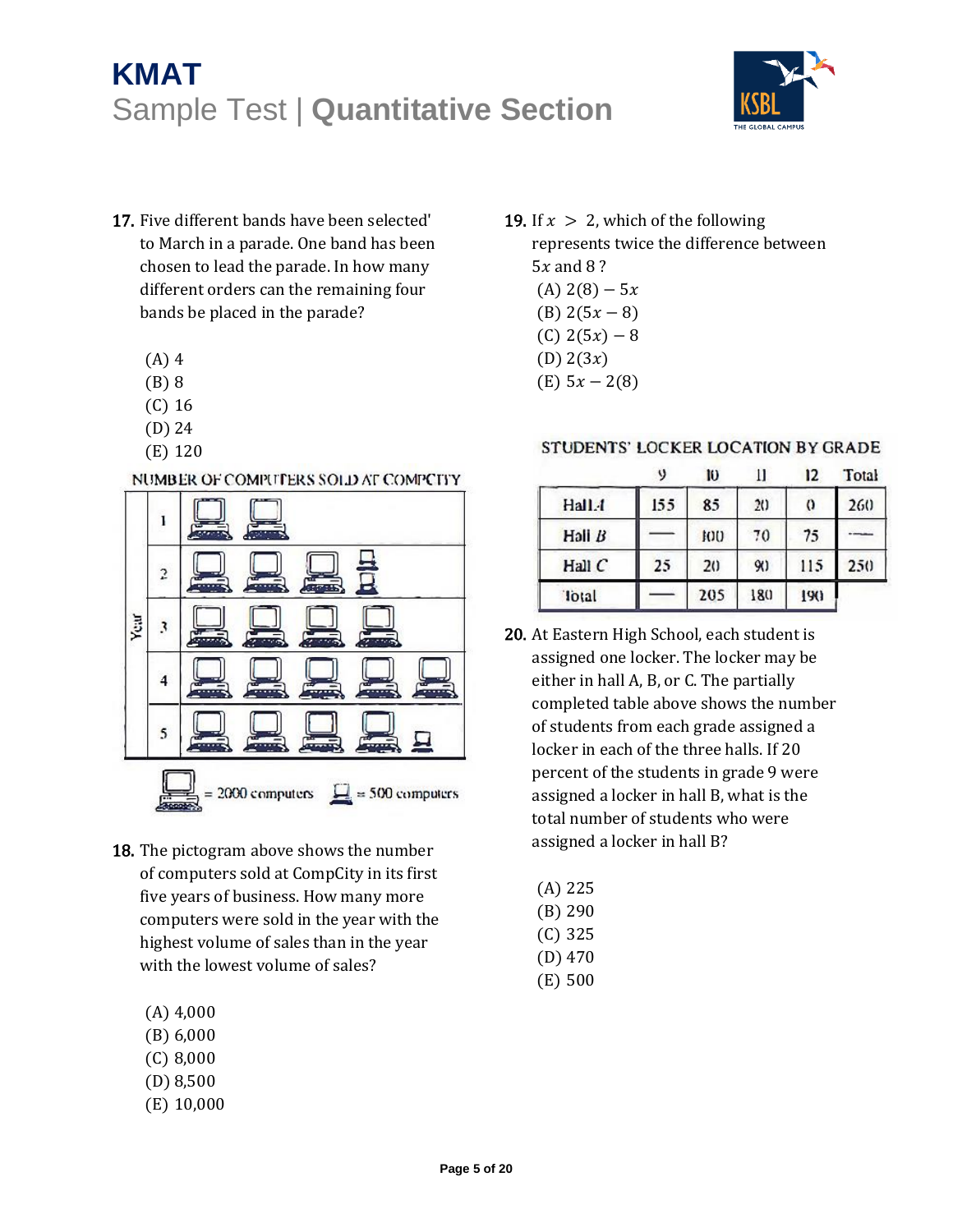

**21.** The sum of the numbers  $x$ ,  $3x - y$  and  $2y + 4$  is subtracted from 15. In terms of

 $x$  and  $y$ . What is the result?

- (A)  $11 4x 3y$
- (B)  $11 4x y$
- (C)  $11 + 2x 3y$
- (D)  $19 4x y$
- $(E)$  19 + 2x 3y



- 22. The graph above shows the number of participants in a science fair for grades 1 through 7 at Blue Hills Schools. According to the graph, how many more students in grades 1 through 5 participated in the science fair than students in grades 6 and 7?
	- (A) 4
	- (B) 6
	- (C) 7
	- (D) 8
	- (E) 11

$$
\sqrt{a+b} = \sqrt{a} + \sqrt{b}
$$

- 23. Which of the following pairs  $(a, b)$  shows that the equation above is not always true?
	- (A) (0, 0)
	- (B) (0, 2) (C) (2, 0)
	- (D) (4, 0)
	- (E) (4, 4)



- 24. Figures 1 and 2 above show how toothpicks are being used to create u sequence of regular pentagons. The length of each side of a pentagon in the sequence is increased by one toothpick to build the next pentagon. How many more toothpicks will be needed to build the 5th pentagon in the sequence than the 4th pentagon?
	- (A) 1
	- (B) 5
	- (C) 10
	- (D) 20
	- (E) 25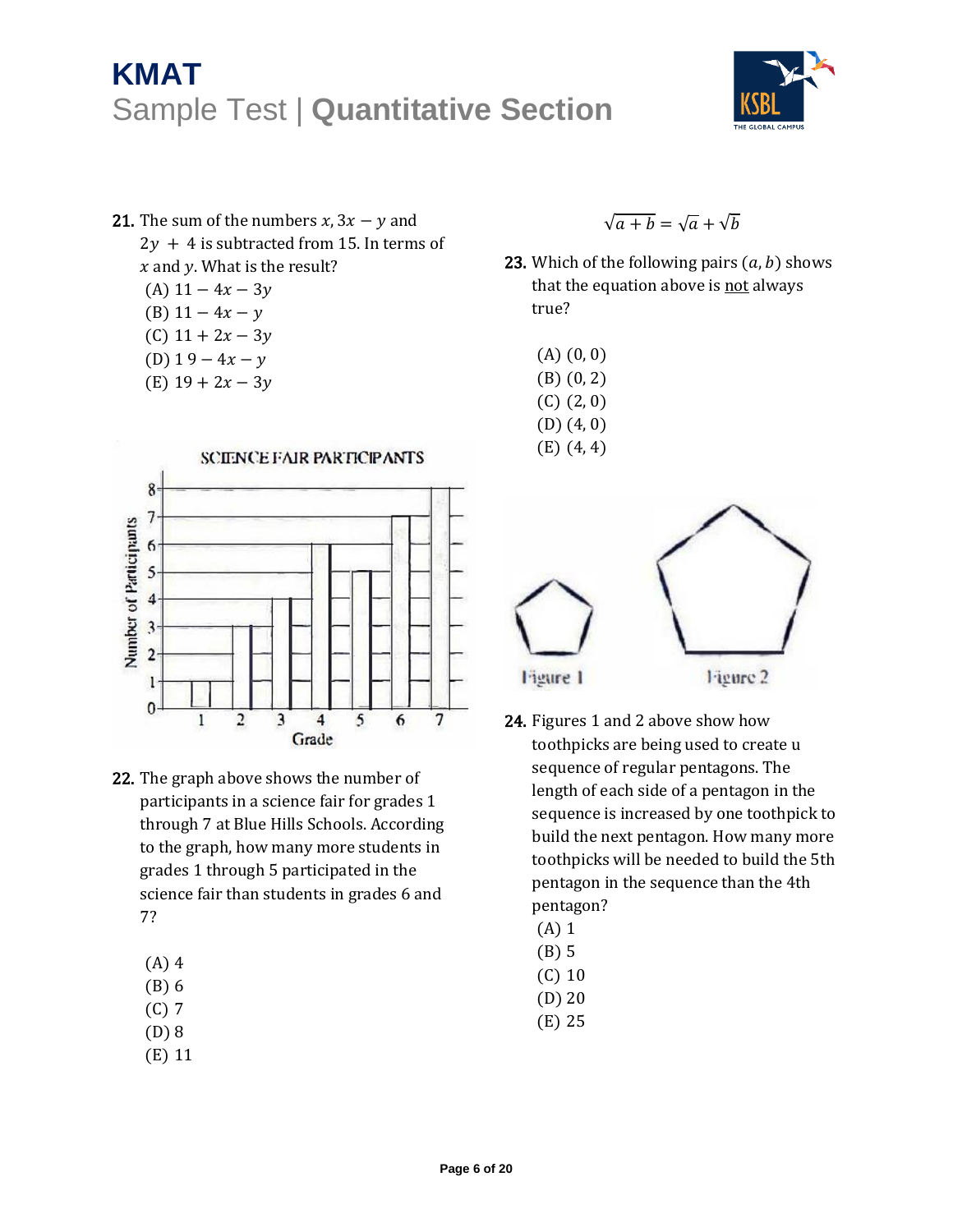

- 25. Single-color tokens of Blue. Red, Green, or Yellow are placed in a single line so that the pattern of blue, red, green, yellow, blue, red, green. Yellow repeats throughout. If the first token in the line is blue, which of the following tokens is Green?
	- (A) 117th
	- (B) 118th
	- (C) 119th
	- (D) 120th
	- (E) 121st

#### **Instructions**

Each of the following questions consist of 4 different statements that may provide sufficient data to solve the problem. Each statement on its own must provide sufficient information to solve the problem. There may be more than one possible statements that are sufficient to solve the problem and hence each question may have more than one possible answer. Full credit for a correct answer can only be obtained by marking all possible correct answers.

In case none of the statements is sufficient to solve the problem, answer option E may be marked

26. What was the percent increase in the value of a certain antique from January 1, 1981, to December 31, 1981?

Which of the following statement(s) provides sufficient information to answer the question above?

- (A) The value of the antique on January 1, 1981, was \$3,000.
- (B) The value of the antique on December 31, 1981, was double the value of the antique on January 1, 1981.
- (C) The value of the antique on December 31, 1981 was \$ 5,000
- (D)The antique appreciated in value over the time period
- (E) Insufficient information
- 27. A certain employee is paid \$6 per hour for an 8-hour workday. If the employee is paid 1.5 times this rate time worked in excess of 8 hours during a single day, how many hours did the employee work today?

Which of the following statement(s) provides sufficient information to answer the question above?

- (A) The employee was paid \$18 more for hours worked today than for hours worked yesterday.
- (B) Yesterday the employee worked 8 hours.
- (C) His total income from the previous day was \$60
- (D) The employee worked for 13 hours today.
- (E) Insufficient information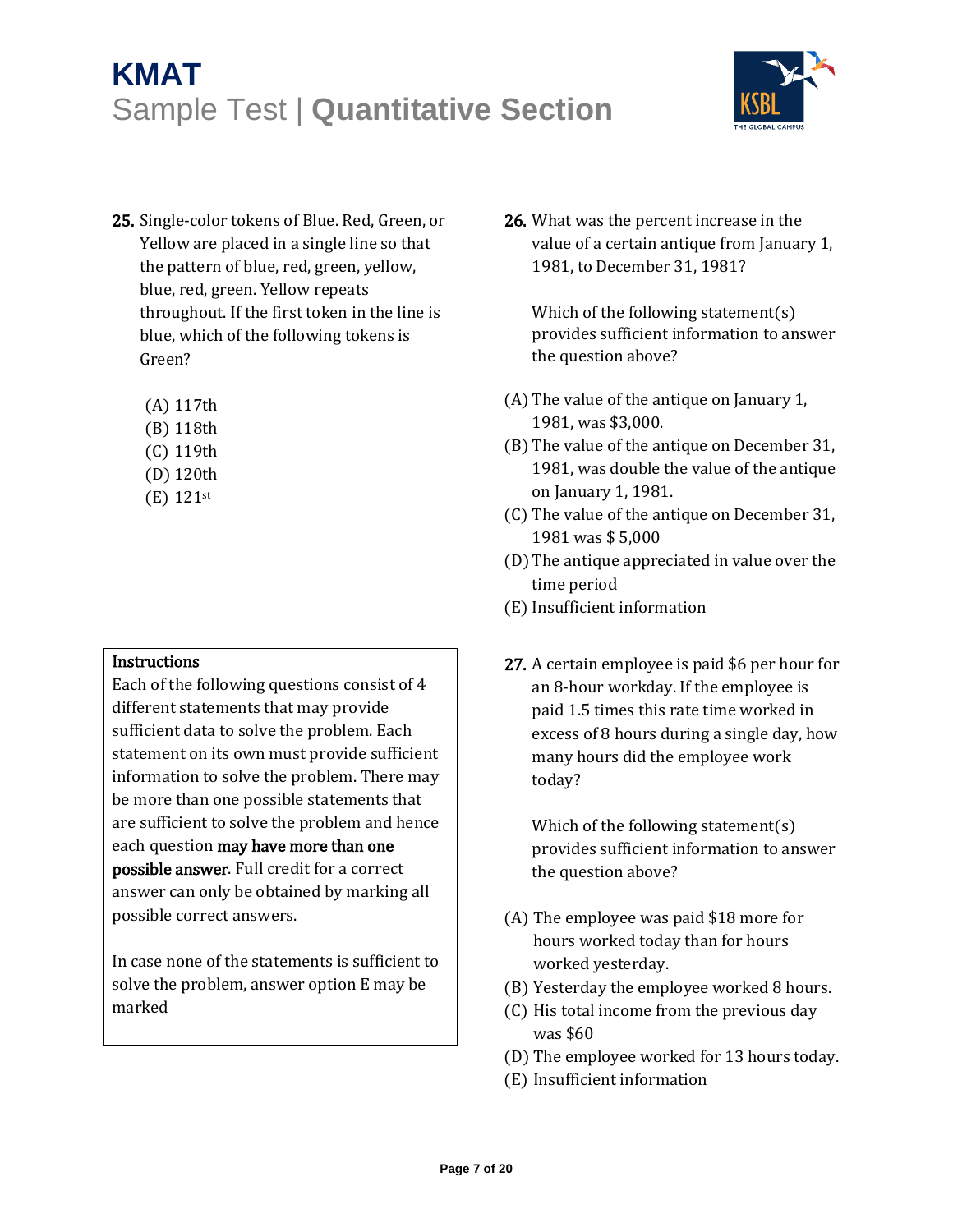

28. After winning 50 percent of the first 20 games it played, Team A won all of the remaining games it played. What was the total number of games that Team A won?

Which of the following statement(s) provides sufficient information to answer the question above?

- (A) Team A played 25 games altogether.
- (B) Team A won 60 percent of all the games it played.
- (C) Team A had 60% games remaining
- (D) Team A lost 10 games in total
- (E) Insufficient information
- 29. If Sara's age is exactly twice Bill's age, what is Sara's age? Which of the following statement(s) provides sufficient information to answer the question above?
	- (A) Four years ago, Sara's age was exactly 3 times Bill's age.
	- (B) Some years from now, Sara's age will be exactly 1.5 times Bill's age.
	- (C) Sara was 5 years younger than Bill some years ago
	- (D) Bill is half as old as Sara
	- (E) Insufficient information
- 30. In 1979 Mr. Jackson bought a total of n shares of stock X and Mrs. Jackson bought a total of 300 shares of stock X. If the couple held all of the respective shares throughout 1980, and Mr. Jackson's 1980 dividends on his n shares totaled \$150, what was the total amount of Mrs. Jackson's 1980 dividends on her 300 shares?

Which of the following statement(s) provides sufficient information to answer the question above?

- (A) Mrs. Jackson received more dividend than Mr. Jackson
- (B) The total amount of dividend was twice the amount of dividend that Mr. Jackson received.
- (C) In 1980 the annual dividend on each share of stock X was \$0.75.
- (D) In 1979 Mr. Jackson already possessed 200 shares of stock Y
- (E) Insufficient information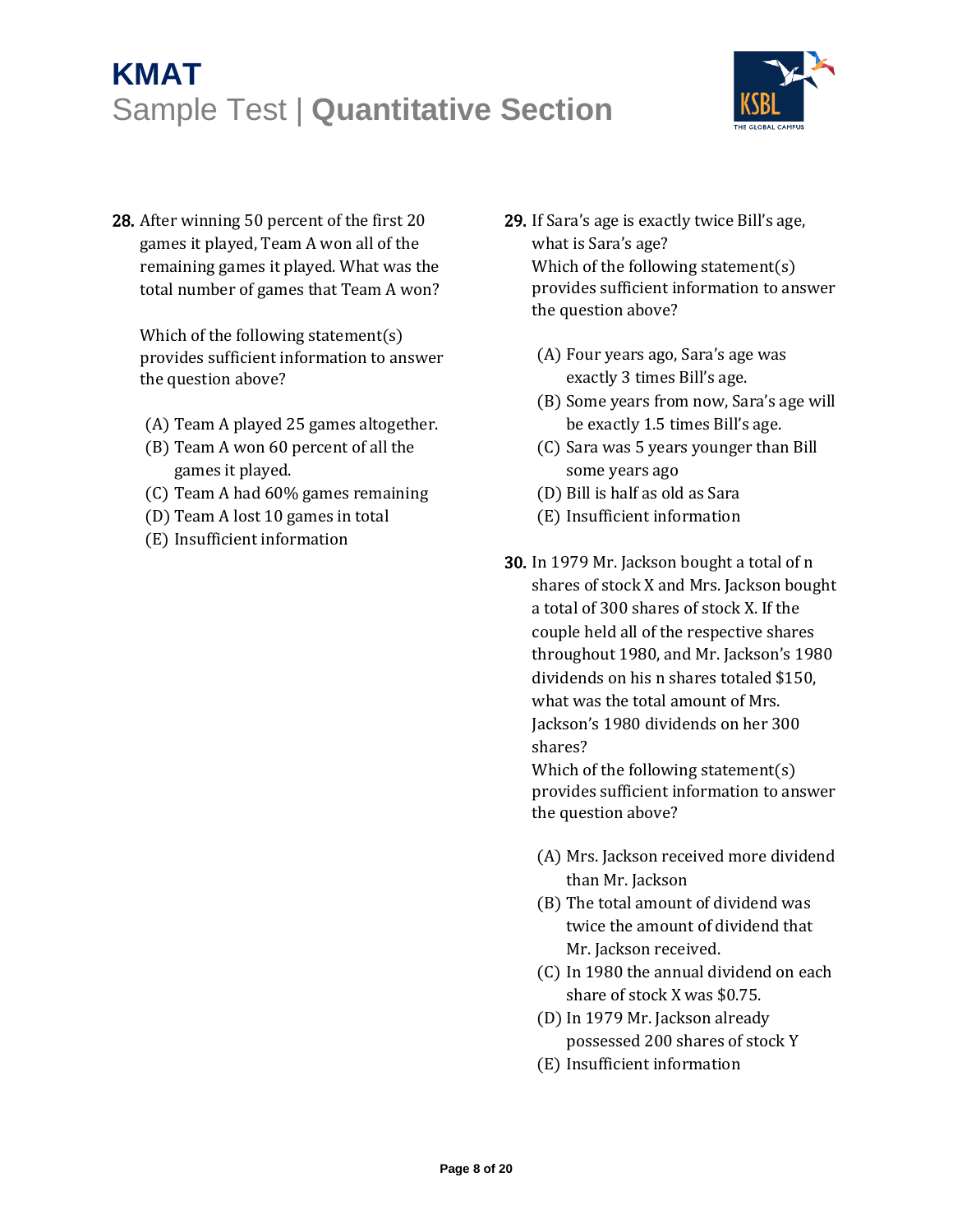

#### Reading Comprehension

#### Directions:

The passages below are followed by questions based on their content; questions following a pair of related passages may also be based on the relationship between the paired passages. Answer the questions on the basis of what is stated or implied in the passages and in any introductory material that may be provided.

#### Questions 1-4 are based on the following passages

#### Passage 1

Americans should not be taxed to fund the Public Broadcasting Service, and Congress should terminate funding for it. We wouldn't want the federal government to publish a

- 5 national newspaper. Neither should we have a government television network and a government radio network. If anything should be kept separate from government and politics. It's the news and public-affairs programming that
- 10 informs Americans about government and its policies. When government brings us the newswith all the inevitable bias and spin-the government is putting its thumbs on the scales of democracy. Journalists should not work for the
- 15 government. Taxpayers should not be forced to subsidize news and public-affairs programming.

#### Passage 2

Should the government fund a national public broadcasting system? While many artistically minded people choose to support the

- 20 appropriation of their tax dollars to PBS, others consider the financial entwining of journalism and the government inappropriate. Some claim that since PBS is no longer the fledgling weakling that it was when it was founded. There is no
- 25 longer any need for taxpayers to continue to fund it. Arts supporters counter that without government money. PBS will not be able to sustain its financial commitment to the creation

of television that deals with nonmainstream, 30 culturally diverse topics and art forms.

- 1. Lines 3-7 (''We wouldn't . . . network'') make use of which rhetorical strategy?
	- (A) Exaggeration
	- (B) Analogy
	- (C) Personal anecdote
	- (D) Historical citation
	- (E) Figurative language
- 2. The author of Passage 1 would most likely argue that the "entwining" referred to in line 21 in Passage 2
	- (A) cannot be justified because it targets certain taxpayers disproportionately
	- (B) places too much of a burden on the federal government
	- (C) requires congressional oversight if it is to be done properly
	- (D) might prove unacceptable to even the most independent minded journalists
	- (E) interferes with the proper functioning of the American political system
- 3. Compared with the tone of Passage 2, the tone of Passage 1 is more
	- (A) balanced
	- (B) sincere
	- (C) accepting
	- (D) emphatic
	- (E) ironic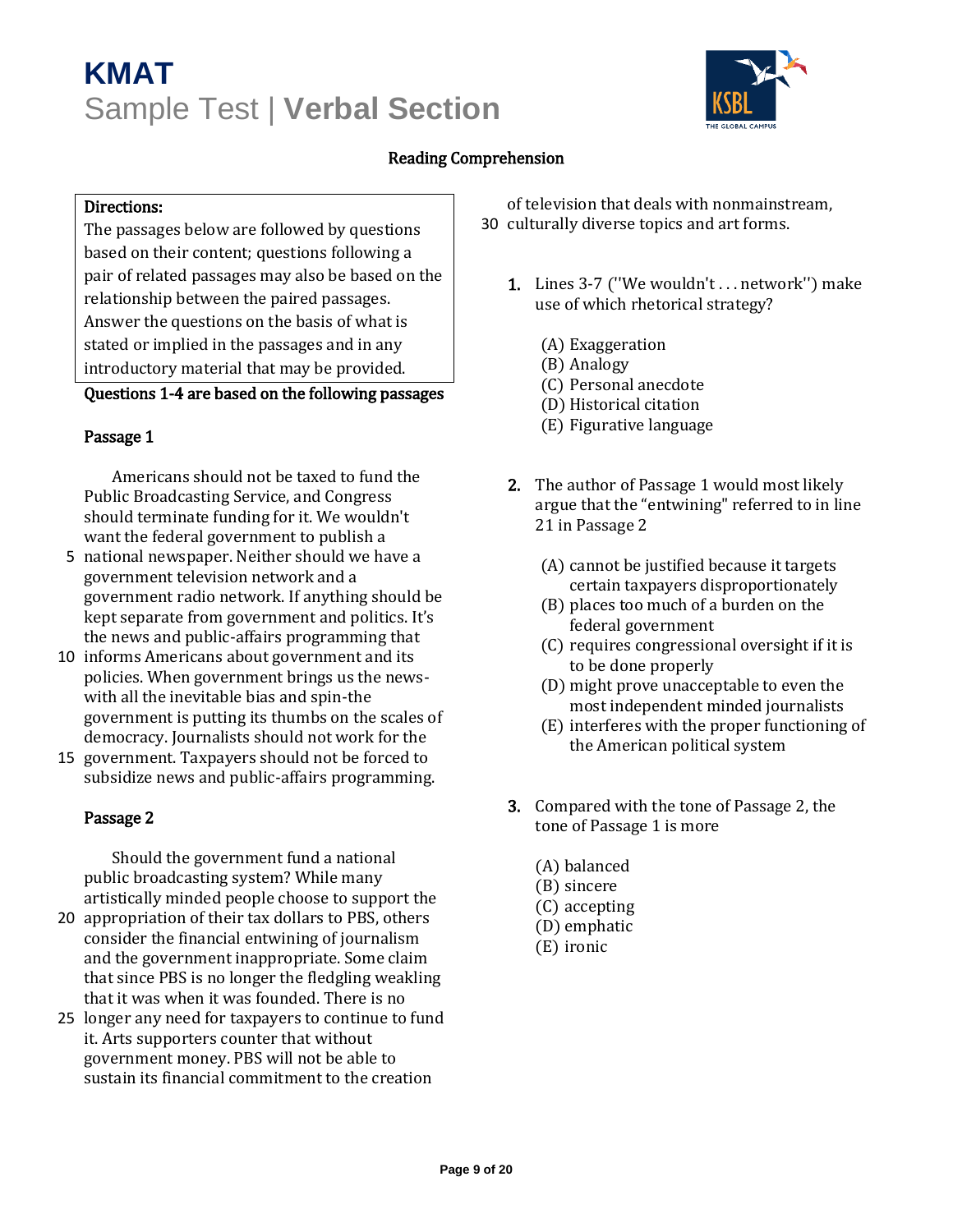

- 4. Which best describes how each passage presents its argument?
	- (A) Passage 1 makes a series of points to support a position, while Passage 2 presents views that conflict with one another.
	- (B) Passage 1 offers multiple examples to illustrate a point, while Passage 2 discusses a situation in general terms.
	- (C) Passage 1 includes personal anecdotes, while Passage 2 relies on factual evidence.
	- (D) Passage 1 provides technical explanations. While Passage 2 focuses on a familiar hypothesis
	- (E) Passage 1 traces the history of an issue, while Passage 2 appeals to common sense to make its points.

#### Questions 5-11 are based on the following passage.

This passage, adapted from a 1996 book written by on African American woman who grew up in New York City, discusses jumping rope. This passage, adapted from a 1996 book, discusses literary culture in ancient Greece.

Ten years before Air Jordans, I learned to fly. It's like the way some kids stroll to a basketball hoop with a pumped-up ball and throw a few shots, hitting each one effortlessly. Like a car

5 idling before a drag race, there is an invitation, perhaps even a threat, in the way their sneakers soft-shoe the pavement and the ball rolls around in their hands.

As double-dutch girls, we bad our own 10 prance. Three of us and a couple of ropes. It had to be at least three girls – two to tum, one to jump. We knew the comers where you could start a good game. Like basketball players going for an easy layup, we started turning nice and

15 slow. Before jumping in, we would rock back and forth to propel ourselves forward. It wasn't a question of whether we'd make it in; we'd conquered that years before. The challenge was

to prove how long we could jump. The tricks we

- 20 would do pop-ups, mambo, around the world were just for show, just to work the other girls' nerves. The real feat was longevity. So when we picked the corner where we were going to double Dutch, we came with ropes and patience.
- 25 There is a space between the concrete and heaven where the air is sweeter and your heart beats faster. You drop down and then you jump up again and you do it over and over until the rope catches on your foot or your mother calls
- 30 you home. Your legs feel powerful and heavy as they beat the ground. When you do around the world. It's like a ballet dancer's pirouette. In the rope. If you're good enough, you can do anything and be anything you want.
- 35 We'd meet at about 3:30. After we'd changed from our school clothes into our play clothes. Then we'd jump until the parents started coming home. Most of our parents worked nine to five in Manhattan, and it took them about an hour to get
- 40 home. We knew it was coming up on six o'clock when we saw the first grown-up in business clothes walking down the bill from the bus stop. Sometimes a grown-up woman, dressed in the stockings and sneakers that all our mothers
- 45 wore for the long commute borne, would jump in – handbag and all – just to show us what she could do. She usually couldn't jump for very long. These women had no intention of sweating anyway.
- 50 Around this time, I would start looking out for my mother. I'd try to make my tum last long enough so she could see me jump.

"Wait, Mom, watch me jump!" I'd say. 'I've got to start dinner,'' she'd say. "And I've

55 seen you jump before. Some other time," she'd say, closing the gate behind her.

There's so much I can do. So much stuff she doesn't know. But it's always some other time with her.

60 Here is what I wish she knew: There is nothing better than the space between the two ropes. The helix encircles you and protects you and there you are strong. I wish she'd let me show her.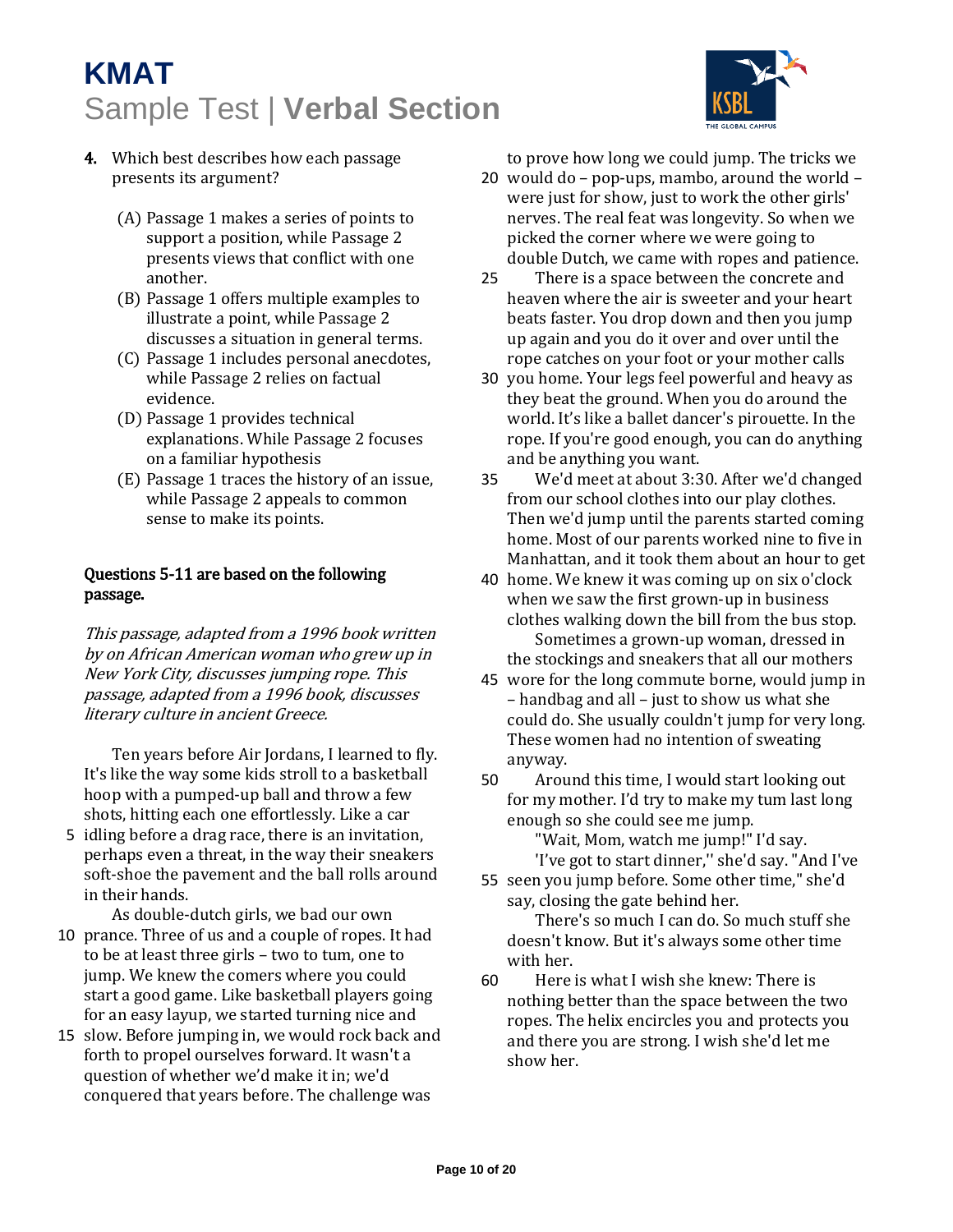

- 5. Which best describes the primary purpose of the passage
	- (A) To provide a realistic view of a seemingly idyllic childhood
	- (B) To illustrate the personal significance of an after-school pastime
	- (C) To promote the benefits to young girls of a certain kind of play
	- (D) To instruct others in the fine techniques of a difficult process
	- (E) To represent a young girl's maturation as she gives up early childhood pursuits
- 6. In the first paragraph (lines 1-8), the author primarily uses which technique?
	- (A) Comparisons
	- (B) Exclamations
	- (C) Foreshadowing
	- (D) Irony
	- (E) Personification
- 7. The sentence in Lines  $16-18$  ("It... before") reveals an attitude of
	- (A) relief
	- (B) disgust
	- (C) boredom
	- (D) confidence
	- (E) recklessness
- 8. Which situation is most like the one described in lines 19- 22 (''The tricks . . . nerves")?
	- (A) A magician uses sophisticated sleight of hand to entertain children at a birthday party.
	- (B) A figure skater executes complex leaps and spins, hoping to fluster other skaters.
	- (C) An anthropologist interviews people in order to understand their rituals.
	- (D) A child imitates the behavior of adults in order to impress her peers.
	- (E) A dance instructor attempts to reach a class a complicated set of dance steps.
- 9. As described in lines 32-34 (''In the . . . want"), jumping rope best represents what for the author?
	- (A) Group solidarity
	- (B) Artistic precision
	- (C) Enjoyable exercise
	- (D) Soothing ritual
	- (E) Unlimited possibility
- 10. Lines 35-42 suggest which of the following about the parents?
	- (A) Their habits were predictable.
	- (B) Their jobs were fulfilling.
	- (C) They longed to relive their childhoods.
	- (D) They envied the girls' rope-jumping skills.
	- (E) They came from all walks of life.
- 11. As described in lines 62-64, the ''helix'' is best understood as representing what to the author?
	- (A) An intellectual challenge
	- (B) An urgent need
	- (C) An obstacle to progress
	- (D) A feeling of vibrant well-being
	- (E) A desire for dangerous risk taking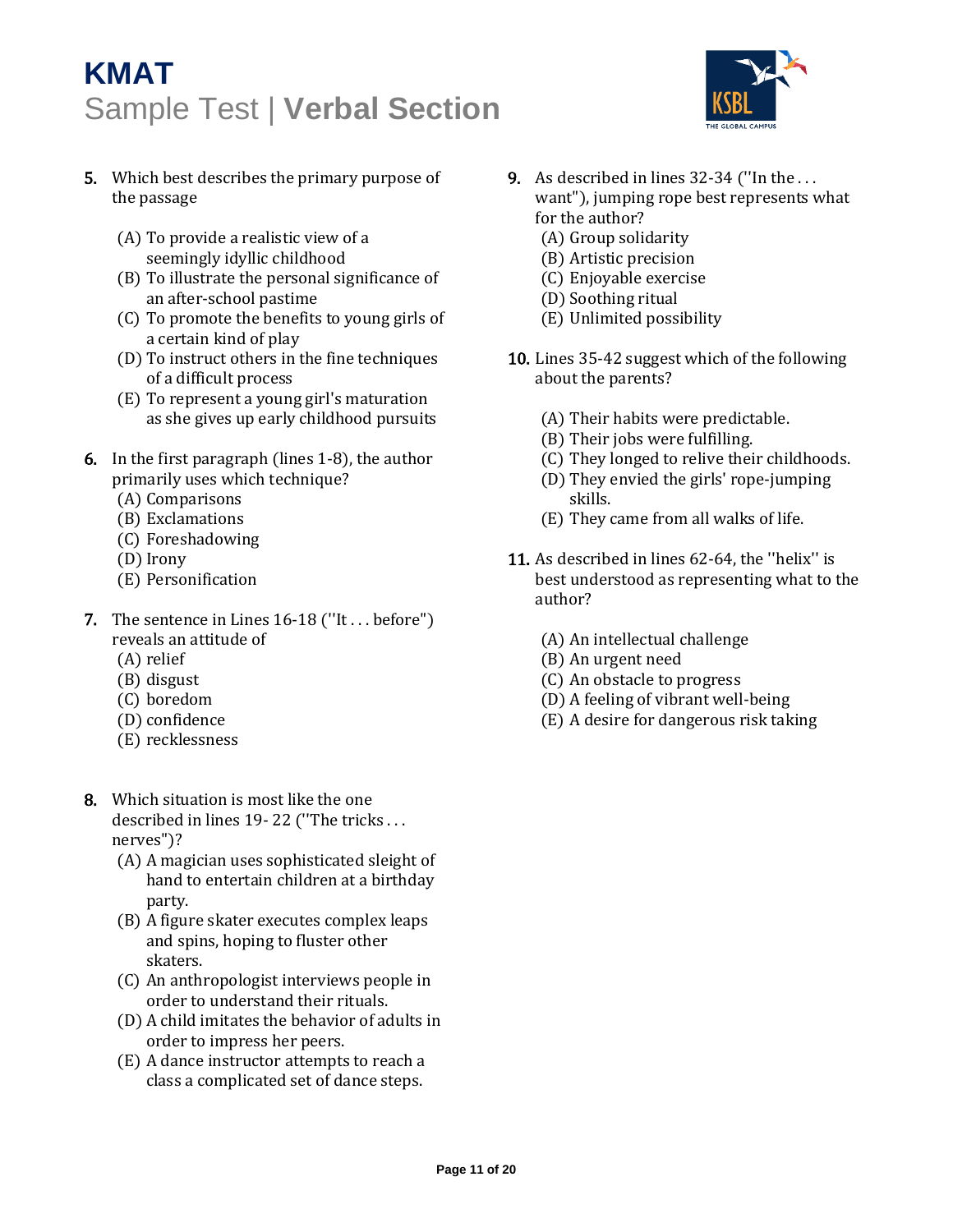

### passage.

An ecosystem is a group of animals and plants living in a specific region and interacting with one another and with their physical environment. Ecosystems include physical and chemical components, such as soils, water, and nutrients that support the organisms living there. These organisms may range from large animals to microscopic bacteria. Ecosystems also can be thought of as the interactions among all organisms in a given habitat; for instance, one species may serve as food for another. People are part of the ecosystems where they live and work. Human activities can harm or destroy local ecosystems unless actions such as land development for housing or businesses are carefully planned to conserve and sustain the ecology of the area. An important part of ecosystem management involves finding ways to protect and enhance economic and social wellbeing while protecting local ecosystems.

12. What is the main idea of the passage?

- (A) An ecosystem is a community that includes animals, plants, and microscopic bacteria.
- (B) Human activities can do great damage to local ecosystems, so human communities should be cautiously planned.
- (C) In managing the ecology of an area, it is important to protect both human interests and the interests of other members of local ecosystems.
- (D) People should remember that they are a part of the ecosystems where they live and work.
- (E) None of the above
- 13. Which of the following best sums up activities within an ecosystem?
	- (A) predator-prey relationships
	- (B) interactions among all members
	- (C) human-animal interactions
	- (D) human relationship with the environment
	- (E) All of the above
- 14. An ecosystem can most accurately be defined as a
	- (A) Geographical area.
	- (B) Community.
	- (C) Habitat.
	- (D) Protected environment.
	- (E) None of the above

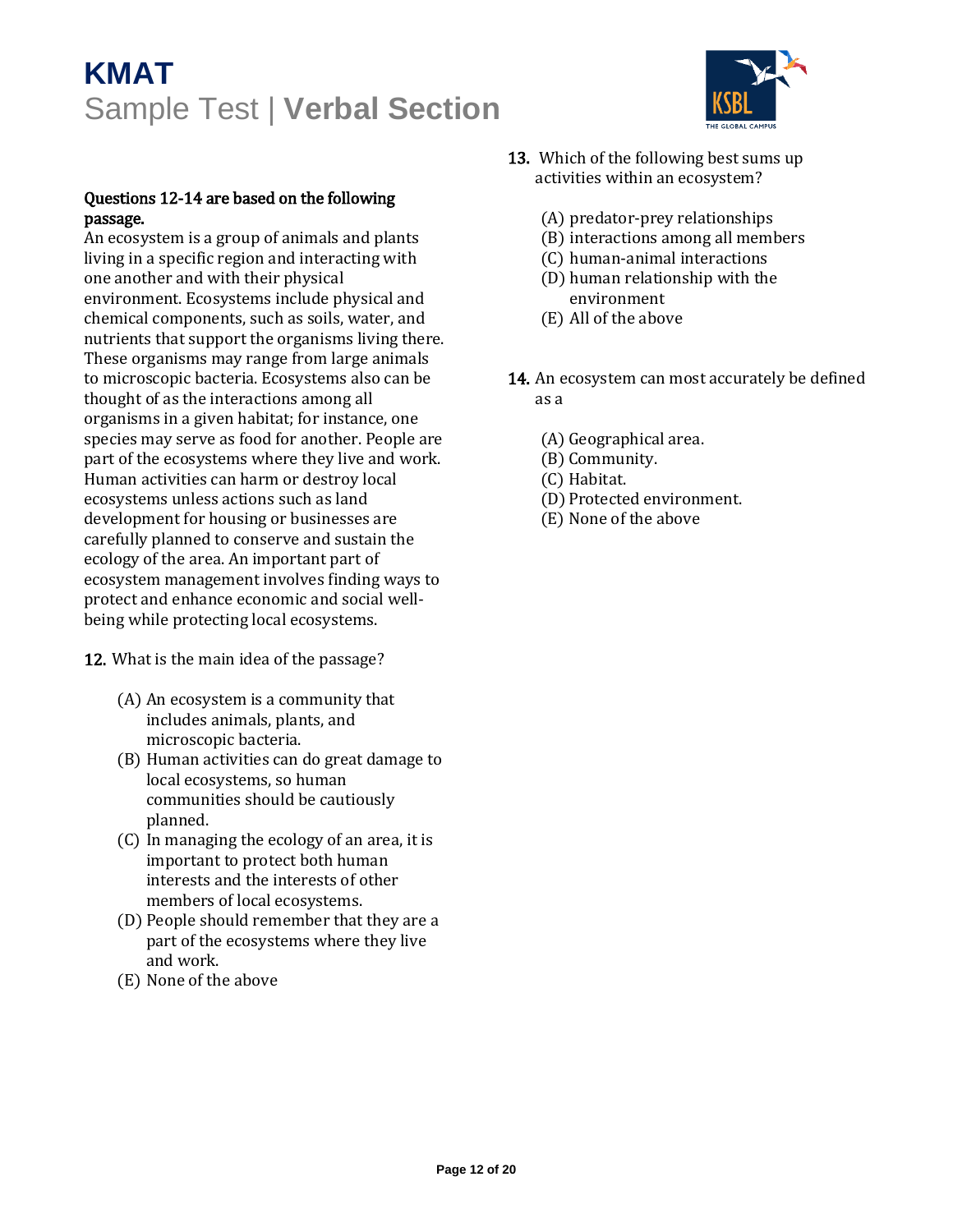

#### Section 2: Sentence & Paragraph Correction

Directions: The following passage is an early draft of an essay. Some parts of the passage need to be rewritten.

Read the passage and select the best answers for the questions that follow. Some questions are about particular sentences or parts of sentences and ask you to improve sentence structure or word choice. Other questions ask you to consider organization and development. In choosing answers, follow the requirements of standard written English.

#### Questions 15-19 are based on the following passage.

(1) Over the last decade or so, organic food – food grown without artificial fertilizers or pesticides – has become extremely popular. (2) In 2006 organic food sales in the United States alone reached \$ 17 billion. (3) This figure is rather surprising when you consider that organic food is often much more expensive than conventionally grown food. (4) Organic Fruits and vegetables can cost as much as 40 percent more than conventionally grown produce. (5) Many people believe that the extra cost is justified because it is more healthful than conventionally grown food. (6) This belief, however, is not totally supported by the evidence.

(7) Many proponents of organic food argue that artificial fertilizers and pesticides are harmful to human health and that people should therefore consume only food that has been grown without them. (8) While this is

certainly a valid point, consumers can reduce their exposure to at least some of these chemicals by peeling or thoroughly washing produce. (9) They also-o argue that organically grown produce is more nutritious. (10) Some studies do, in fact, show that organic produce may initially be more nutritious than conventional produce, but other research suggests that storing and shipping may negate any initial nutritional advantage. (11) An organic apple shipped 2,000 miles and then left to sit on a grocery store shelf for two weeks may well have fewer vitamins than does a freshly picked conventionally grown apple.

(12) However, one argument for organic food is indisputable. (13) It is that organic food is better for the environment. (14) The reason for this is that farms that grow organic food use less energy and leave soils in better condition than on conventional farms.

15. In context, which of the following is the best revision of the underlined portion of sentence 4 (reproduced below)?

Organic fruits and vegetables can cost as much as 40 percent more than conventionally grown produce.

- (A) By comparison, organic fruits and vegetables
- (B) But organic fruits and vegetables
- (C) Indeed, organic fruits and vegetables
- (D) This explains why organic fruits and vegetables
- (E) Despite this difference, organic fruits and vegetable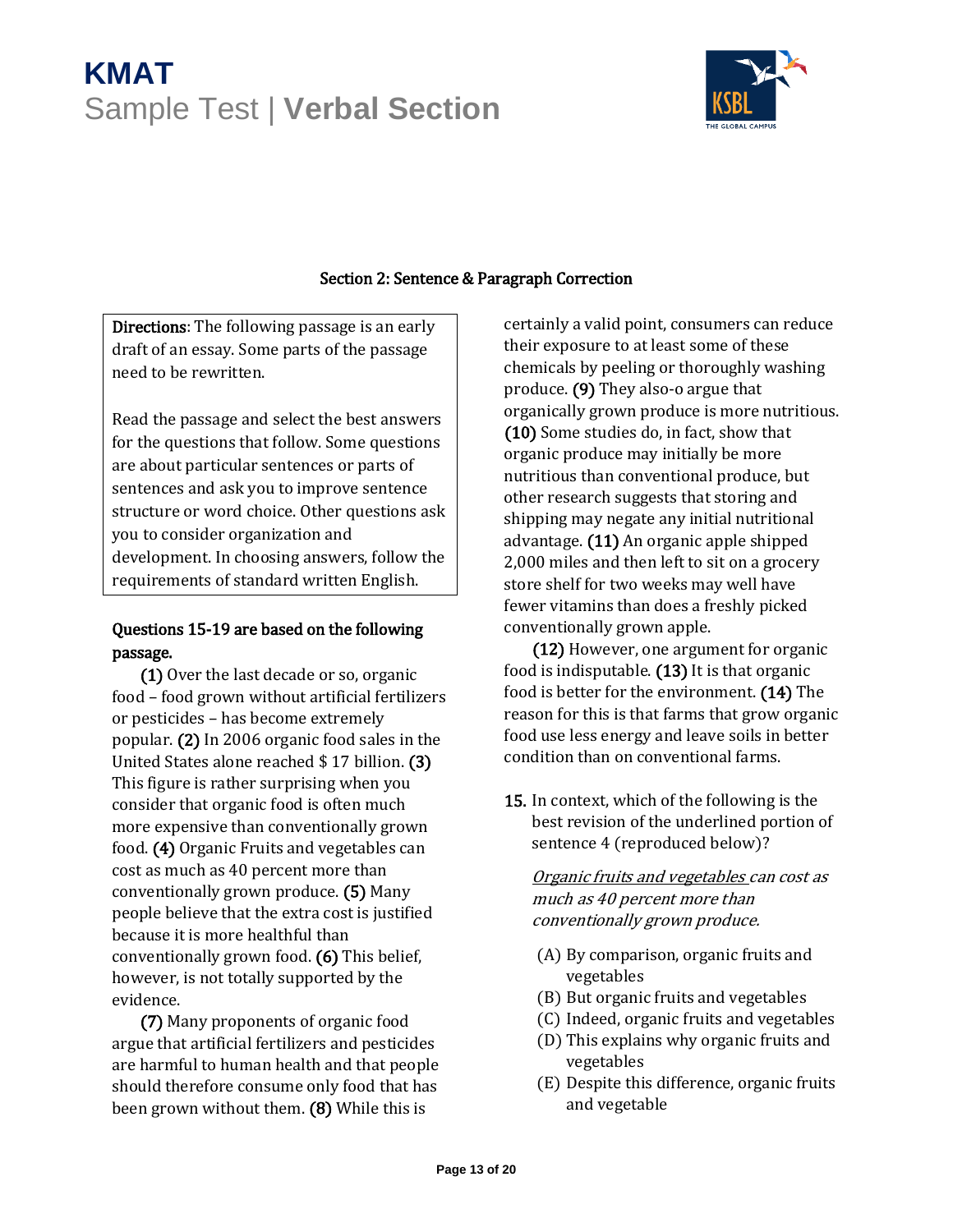

16. In context, which of the following phrases would most effectively replace the words "it is'' in sentence 5 (reproduced below)?

Many people believe that the extra cost is justified because it is more healthful than conventionally grown food.

- (A) it has been shown to be
- (B) they think that it is
- (C) fruits and vegetables are
- (D) organically grown food is
- (E) such produce must be
- 17. Which of the following, if placed at the beginning of sentence 11 (reproduced below), would most effectively link it to sentence 10?

An organic apple shipped 2,000 miles and then left to sit on a grocery store shelf for two weeks may well have fewer vitamins than does a freshly picked conventionally grown apple.

- (A) Even so.
- (B) Despite such findings,
- (C) Other research, however, suggests that
- (D) As expected, they found that
- (E) For instance.

18. In context, which of the following is the best way to revise and combine sentences 13 and 14 (reproduced below)?

It is that organic food is belter for the environment. The reason for this is that farms that grow organic food use less energy and leave soils in better condition than on conventional farms.

- (A) Organic food is better for the environment, by organic farms producing food that uses less energy and leaves soils in better condition than conventional farms.
- (B) Because organic farms used less energy and left soils in better condition than conventional farms did, organic food was better for the environment.
- (C) Compared to conventional farms, which used more energy and left soils in worse condition, the food grown on organic farms was better for the environment.
- (D) Organic food is better for the environment because organic farms use less energy than conventional ones and leave soils in better condition.
- (E) Being that organic food is grown on farms that use less energy and leave soils in better condition than conventional farms, so it is better for the environment.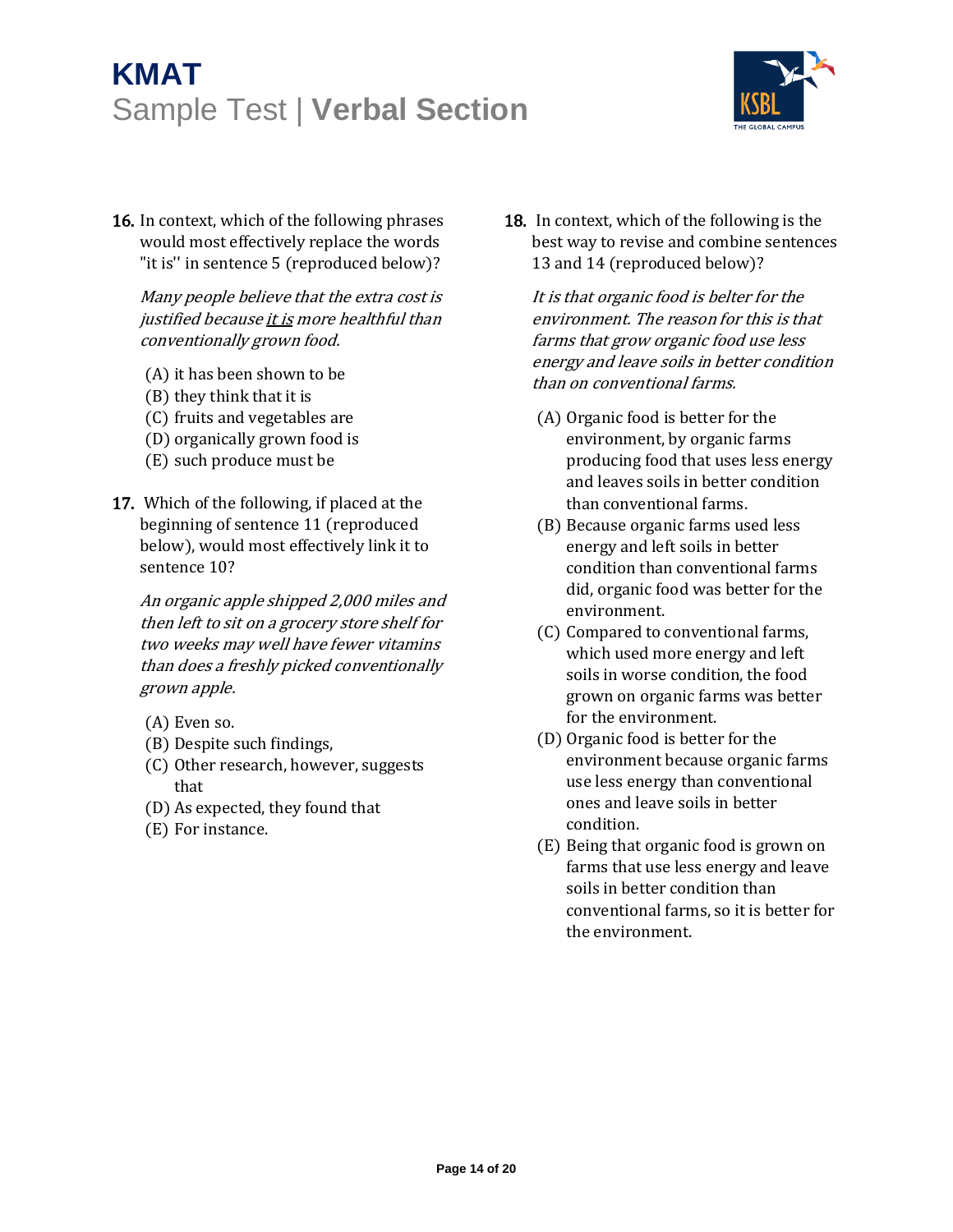

- 19. Which would make the best concluding sentence for the passage?
	- (A) Nevertheless, supermarkets are devoting increasingly more space to the display of organic foodstuffs.
	- (B) Ultimately, whether organic food's lower environmental impact continues to justify its higher cost will be decided by the consumer.
	- (C) And, as the cost of energy derived from conventional fuels rises, alternative sources will become economically viable.
	- (D) As an added benefit. When one sort of pollution is reduced. Support for sound environmental practices grows.
	- (E) Still, the issue will not be resolved until the government clearly indicates what is "organic" and what is not.

Directions: The following sentences test correctness and effectiveness of expression. Part of each sentence or the entire sentence is underlined; beneath each sentence are five ways of phrasing the underlined material. Choice A repeats the original phrasing; the other four choices are different. If you think the original phrasing produces a better sentence than any of the alternatives, select choice A; if not, select one of the other choices.

In making your selection, follow the requirements of standard written English; that is, pay attention to grammar, choice of words, sentence construction, and punctuation. Your selection should result in the most effective sentence—clear and precise, without awkwardness or ambiguity.

- 20. Hoping to capture some of her experiences growing up in the Himalayas, Kiran Desai decided setting her second novel in the mountain town of Kalimpong, where she spent time as a child.
	- (A) decided setting
	- (B) decided to set
	- (C) decides setting
	- (D) in deciding to set
	- (E) having decided to set
- 21. Although she spoke only Chinese at the time and had to memorize her English lines phonetically, Gong Li gave a memorable performance in the film Memoirs of a Geisha.
	- (A) Gong Li gave a memorable performance in the film Memoirs of a Geisha
	- (B) Gong Li. giving a memorable performance m the film Memoirs of a Geisha
	- (C) Gong Li, whose performance in the film Memoirs of a Geisha was memorably given
	- (D) but the performance in the film Memoirs of a Geisha given by Gong Li was memorable
	- (E) the film Memoirs of a Geisha had a memorable performance, it was given by Gong Li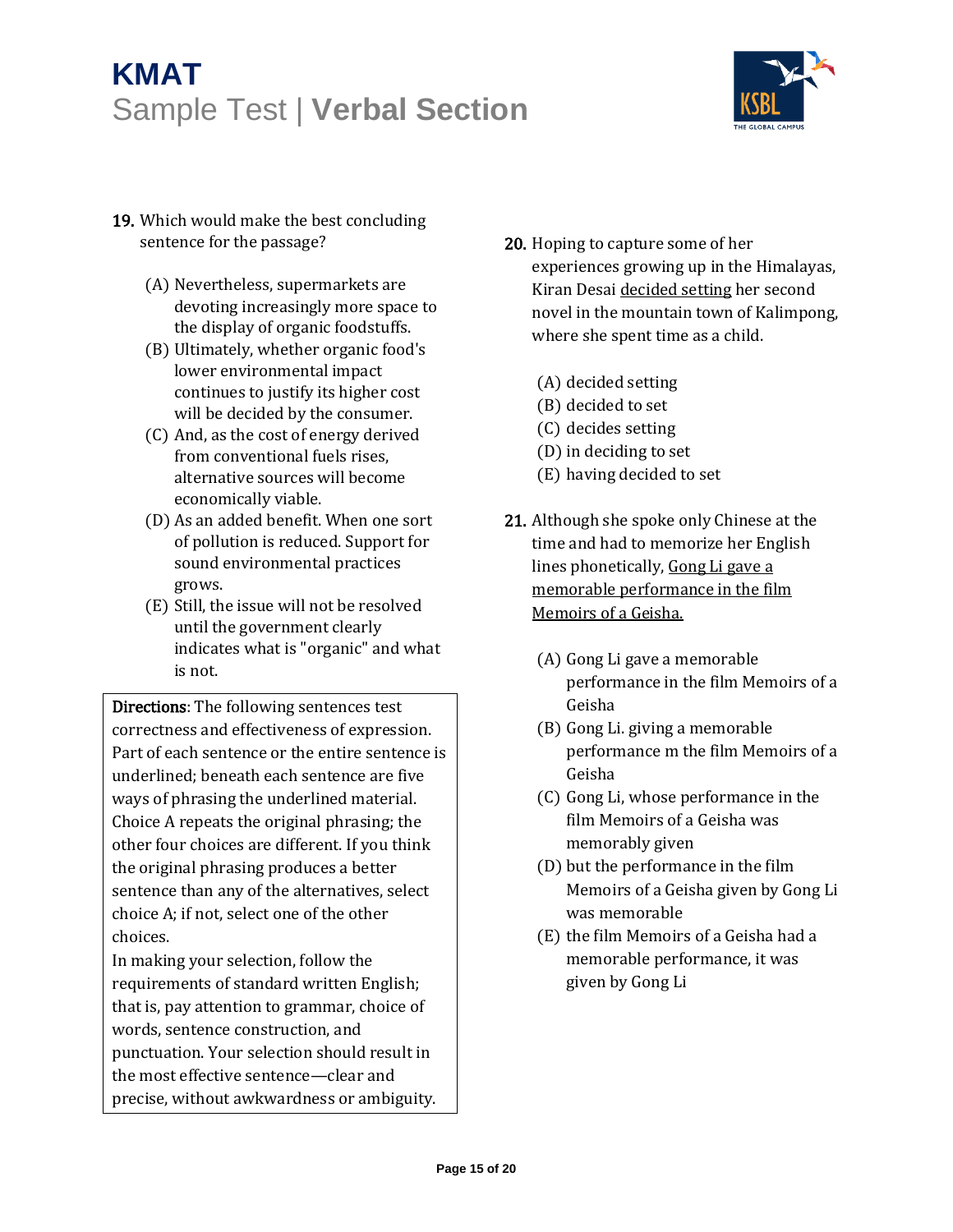

- 22. One might expect global warming to cause plants to bloom earlier in the spring, but a recent study, has shown that plants in northern latitudes blooming later as the planet warms.
	- (A) that plants in northern latitudes blooming later
	- (B) that plants in northern latitude they are blooming later
	- (C) that plants in northern latitudes are blooming later
	- (D) plants in northern latitudes their having bloomed later
	- (E) plants in northern latitudes that bloomed more later
- 23. Academic success in college is usually related to good study strategies, which include establishing a daily routine, arranging a comfortable place to work and to take regular breaks.
	- (A) to take regular breaks
	- (B) take regular breaks
	- (C) taking regular breaks
	- (D) breaks being regularly taken
	- (E) to lake breaks regularly
- 24. Recalling how difficult it is to park a car at the airport, our decision was taking the train.
	- (A) our decision was raking the train
	- (B) our decision was to take the train
	- (C) we decided to take the train
	- (D) taking the train is what we decided to do
	- (E) it was our decision to take the train
- 25. This morning, just as the professor was leaving for his lecture tour, a panel of distinguished scientists had issued a report confirming his most recent findings.
	- (A) had issued a report confirming
	- (B) issued a report confirming
	- (C) issued a report to confirm of
	- (D) Had issued a report. and they confirm
	- (E) has issued a report to confirm
- 26. While living in New York City, the speed and convenience of the subway system was something I came to appreciate.
	- (A) the speed and convenience of the subway system was something I carne to appreciate
	- (B) the subway system's speed and convenience were things I came to appreciate
	- (C) its speed and convenience were things I came to appreciate about the subway system
	- (D) I came to appreciate the speed and convenience being had by the subway system
	- (E) I came to appreciate the speed and convenience of the subway system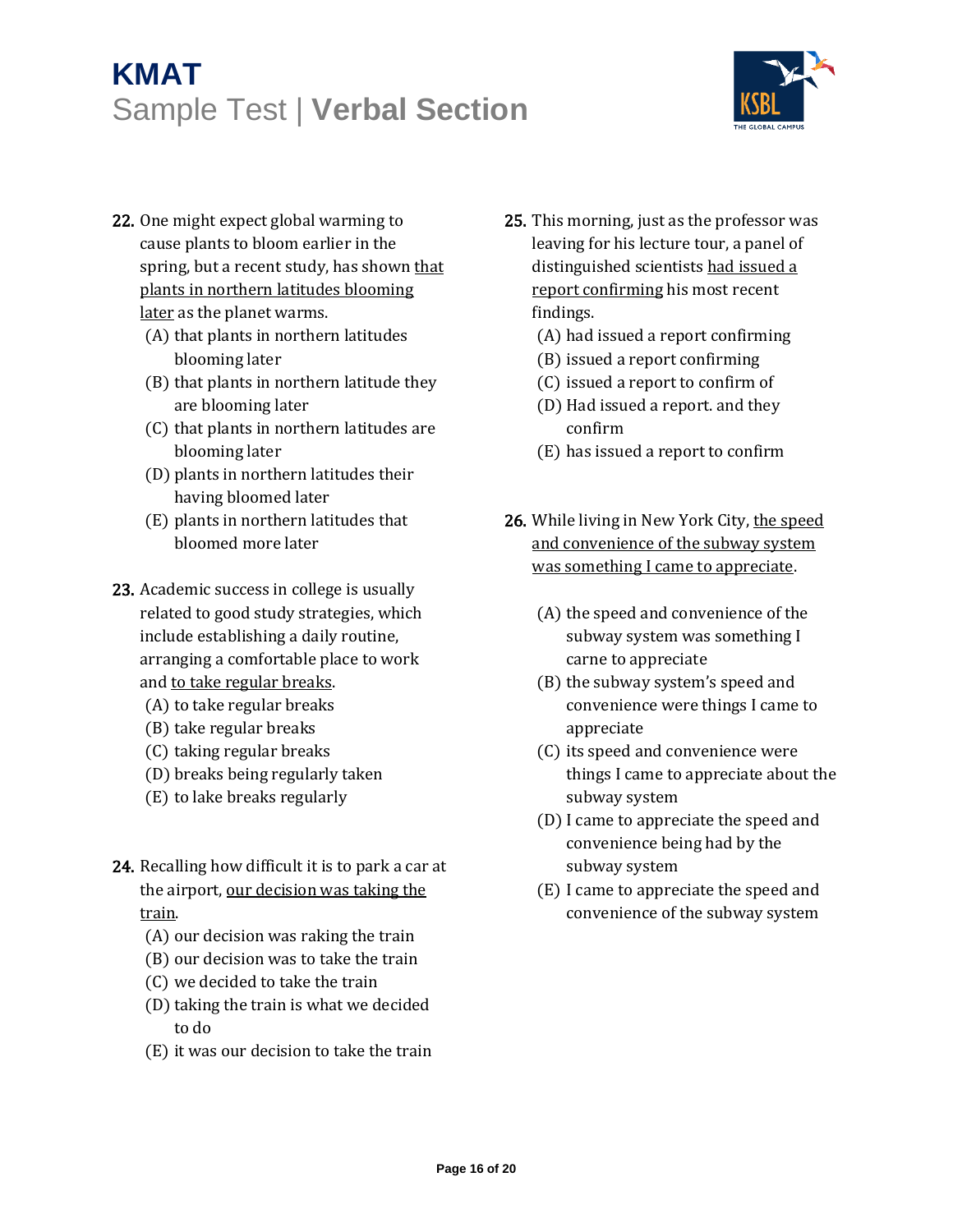

- 27. Angel DeCora began studying art at Smith College at a time when few Native American artists were receiving formal training in the European tradition.
	- (A) few Native American artists were receiving formal training
	- (B) few Native American artists, who received formal training
	- (C) few Native American artists having been formally trained
	- (D) formal training would have been received by few Native American artists
	- (E) formal training was received by few native American artists
- 28. An oversized men's suit popular in the late 1930s and 1940s, it was known as the zoot suit, was a declaration of rebellious self-assertion for its wearers.
	- (A) it was known as the zoot suit.
	- (B) the zoot suit, which
	- (C) they knew it as the zoot suit, it
	- (D) the zoot suit, it
	- (E) the zoot suit
- 29. Although people have become much better informed about the possible danger of exposure to ultraviolet radiation in tanning beds, use of the beds has declined very little during the past five years.
	- (A) Although people have become much better informed
	- (B) Although now much better informed
	- (C) Although having now become much better informed
	- (D) Despite people have much better information
	- (E) Despite their having much better information
- 30. John and Bob had been friends since kindergarten because he was good at soccer and ready to laugh at any joke.
	- (A) kindergarten because he was good at soccer
	- (B) kindergarten because they were not only good soccer player
	- (C) kindergarten because each was good at soccer
	- (D) kindergarten, being not only good soccer player
	- (E) Kindergarten. they were both good at soccer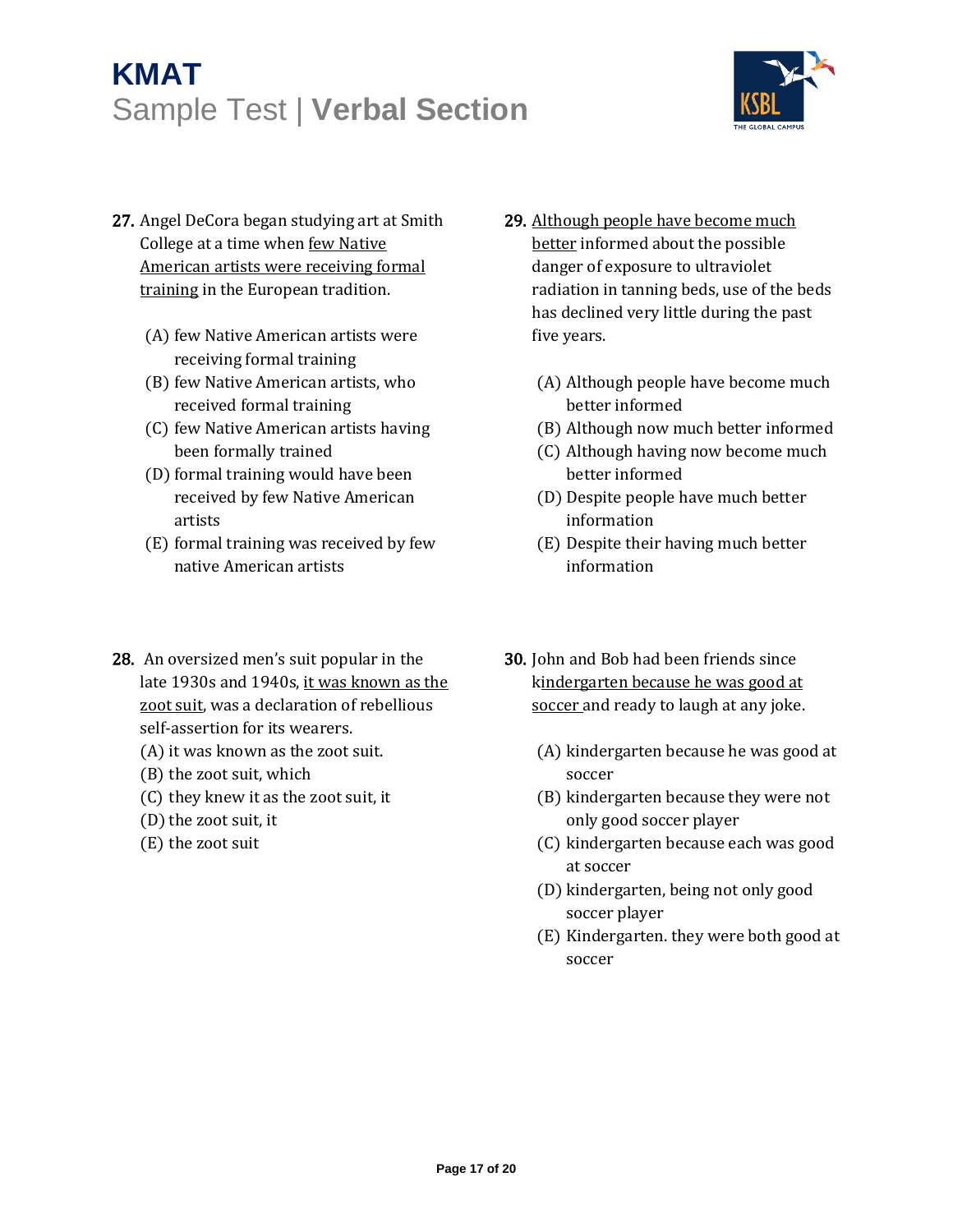### **KMAT** Sample Test | **Essay**



#### INSTRUCTIONS:

The essay gives you an opportunity to show how effectively you can develop and express ideas. You should therefore take care to develop your point of view, present your ideas logically and clearly, and use language precisely.

You will be given 30 minutes to plan and compose a response. An off-topic response will receive a score of ZERO.

Think carefully about the issue presented in the following excerpt and the assignment below.

Why do we not value the creative arts more than we do? Why are subjects like music, drama, photography, and creative writing always the first to be cut from school budgets during hard times? Many would answer that, unlike math, science, history, and other subjects taught in school, the arts are unnecessary. But this is so untrue. The arts are as necessary as these other subject areas – possibly even more necessary.

Assignment: ls it absolutely necessary for people to study the creative arts? Plan and write an essay in which you develop your point of view on this issue. Support your position with reasoning and examples taken from your reading, studies, experience or observations.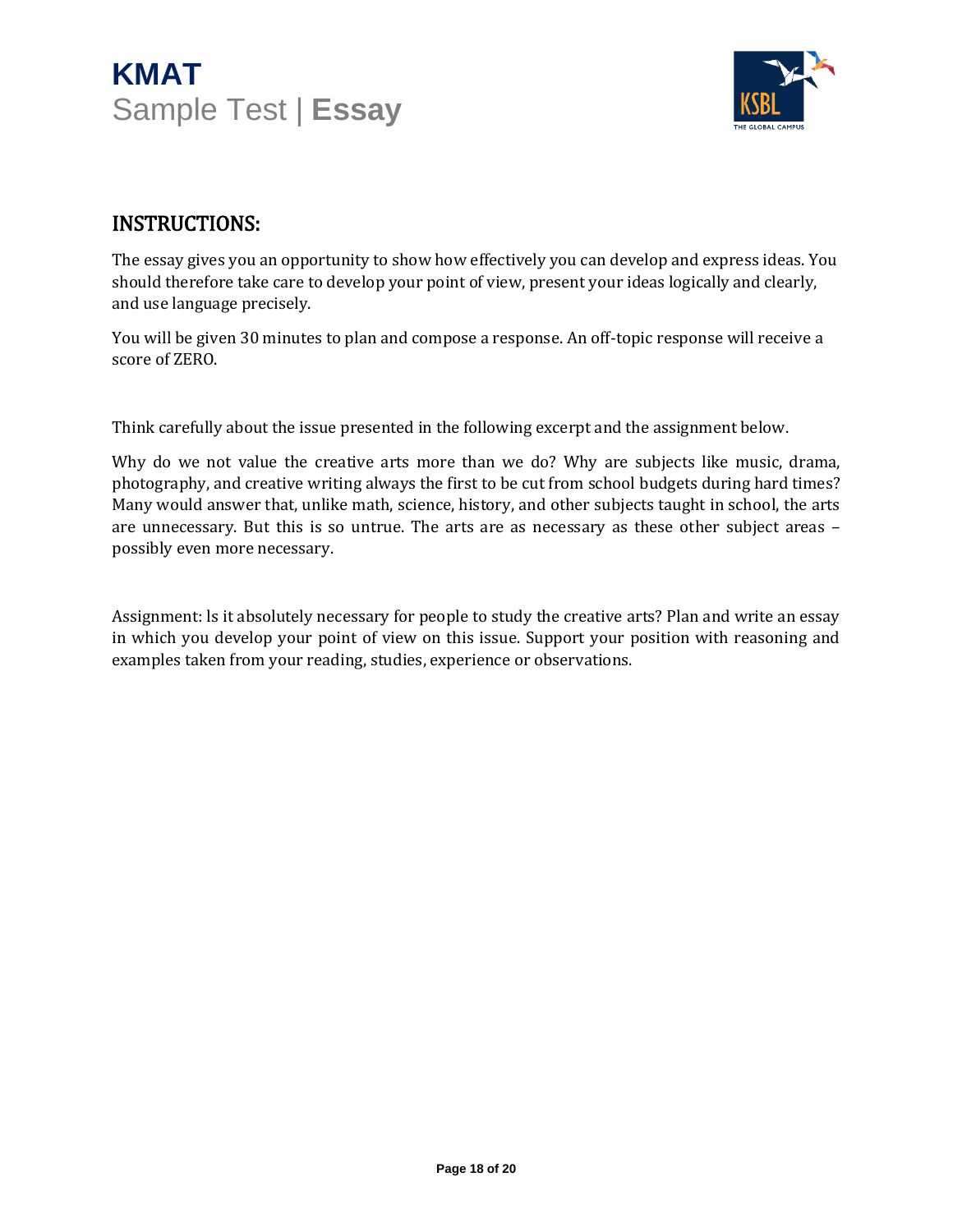# **KMAT** Sample Test | **Answers**



#### **Quantitative Section**

| Q.1               | D              | $Q.16$ ) B        |                         |
|-------------------|----------------|-------------------|-------------------------|
| $Q.2)$ D          |                | $Q.17)$ D         |                         |
| $Q.3)$ A          |                | $Q.18$ ) B        |                         |
| Q.4)              | -E             | $Q.19$ B          |                         |
| Q.5)              | E              | $Q.20$ ) B        |                         |
| Q.6)              | D              | $Q.21$ ) <b>B</b> |                         |
| Q.7)              | $\overline{B}$ | $Q.22)$ A         |                         |
| Q.8)              | B              | $Q.23$ ) E        |                         |
|                   |                | $Q.24$ ) B        |                         |
| $Q.9)$ C          |                | $Q.25)$ C         |                         |
| $Q.10$ ) <b>B</b> |                |                   |                         |
| $Q.11)$ C         |                | $Q.26$ ) B        |                         |
| $Q.12)$ <b>B</b>  |                | $Q.27)$ D         |                         |
| $Q.13)$ D         |                |                   | Q.28) A, B and C        |
| $Q.14)$ D         |                | Q.29) A           |                         |
| $Q.15)$ C         |                |                   | $Q.30$ ) <b>B</b> and C |
|                   |                |                   |                         |